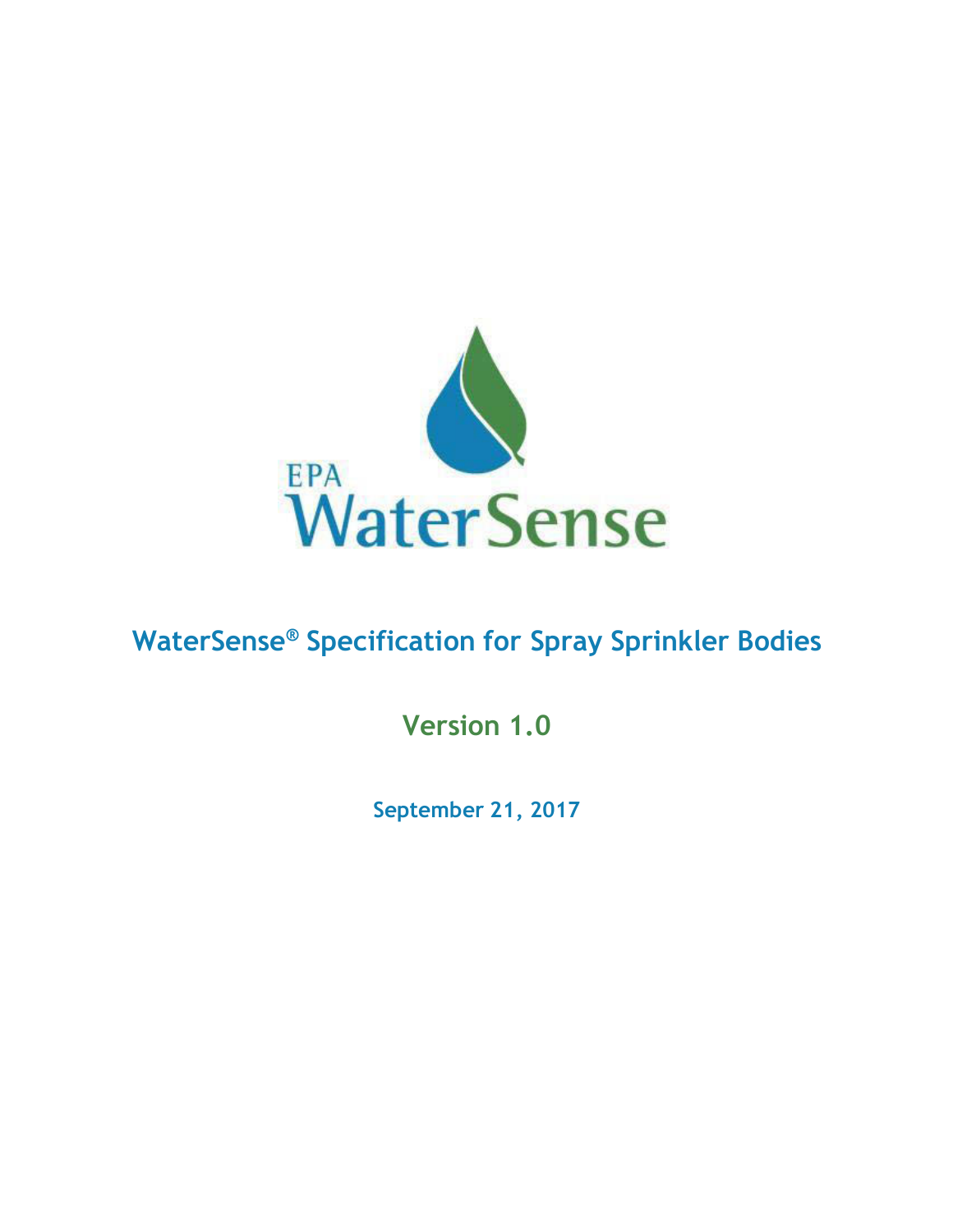

# **WaterSense ® Specification for Spray Sprinkler Bodies**

# **1.0 Scope and Objective**

This specification establishes the criteria for labeling bodies of spray sprinklers $^{\rm 1}$  under the U.S.  $\,$ Environmental Protection Agency's (EPA's) WaterSense program. This specification is applicable to spray sprinkler bodies with integral pressure regulation. EPA is defining this product category based on the definitions of the applicable components included in the American Society of Agricultural and Biological Engineers and International Code Council's *ASABE/ICC 802-2014 Landscape Irrigation Sprinkler and Emitter Standard:*

- Sprinkler Body—The exterior case or shell of a sprinkler incorporating a means of connection to the piping system designed to convey water to a nozzle or orifice.
- Pressure Regulator—Device that maintains constant operating pressure immediately downstream from the device, given higher upstream pressure.

This specification **does not** apply to the following products, based on the definitions in *ASABE/ICC 802-2014*:

- Nozzle<sup>2</sup>—Discharge opening or orifice of a sprinkler used to control the volume of discharge, distribution pattern, and droplet size.
- Rotor sprinkler body<sup>3</sup>—Body of a sprinkler that applies water in a pattern by means of one or more rotating streams to a defined landscape area.
- Bubbler—Emission device that floods the soil discharging greater than 6.3 gallons per hour (24 liters per hour) when operated at 30 psi (206.8 kPa) and distributing water primarily through capillary action.
- Microirrigation emission device—Emission device intended to discharge water in the form of drops or continuous flow at rates less than 30 gallons per hour (113.5 liters per hour) at the largest area of coverage available for the nozzle series when operated at 30 psi (206.8 kPa), except during flushing. Also known as "low volume irrigation."

This specification **does not** apply to add-on or aftermarket devices nor those products that are not sold with, or integral to, the sprinkler body. This specification also **does not** apply to products for use exclusively within agricultural irrigation systems, hose-end watering products, or valve-in-head devices.

The specification is designed to ensure both efficient water use and a high level of performance.

<sup>1</sup> *ASABE/ICC 802-2014* defines a sprinkler as "an emission device consisting of a sprinkler body with one or more orifices to convert irrigation water pressure to high-velocity water discharge through the air, discharging a minimum of 0.5 gallons per minute (gpm) (1.9 liters per minute) at the largest area of coverage available for the nozzle series when operated at 30 psi (206.8 kPa) or more with a full-circle pattern." A spray sprinkler is defined as "a sprinkler that continuously applies water in a pattern to a defined landscape area."

<sup>&</sup>lt;sup>2</sup> See Appendix A for information on sprinkler bodies and nozzles that are sold together in the same package.

<sup>3</sup> Note that rotor sprinkler bodies house rotor nozzles. Multistream multitrajectory (msmt) nozzles, as defined in *ASABE/ICC 802- 2014*, are "nozzles designed to distribute water in a number of individual streams, of varying trajectories, which rotate across the distribution area." These are not classified as "rotor sprinkler nozzles," but as spray sprinkler nozzles. The sprinkler bodies that house msmt nozzles are included in the scope of this specification.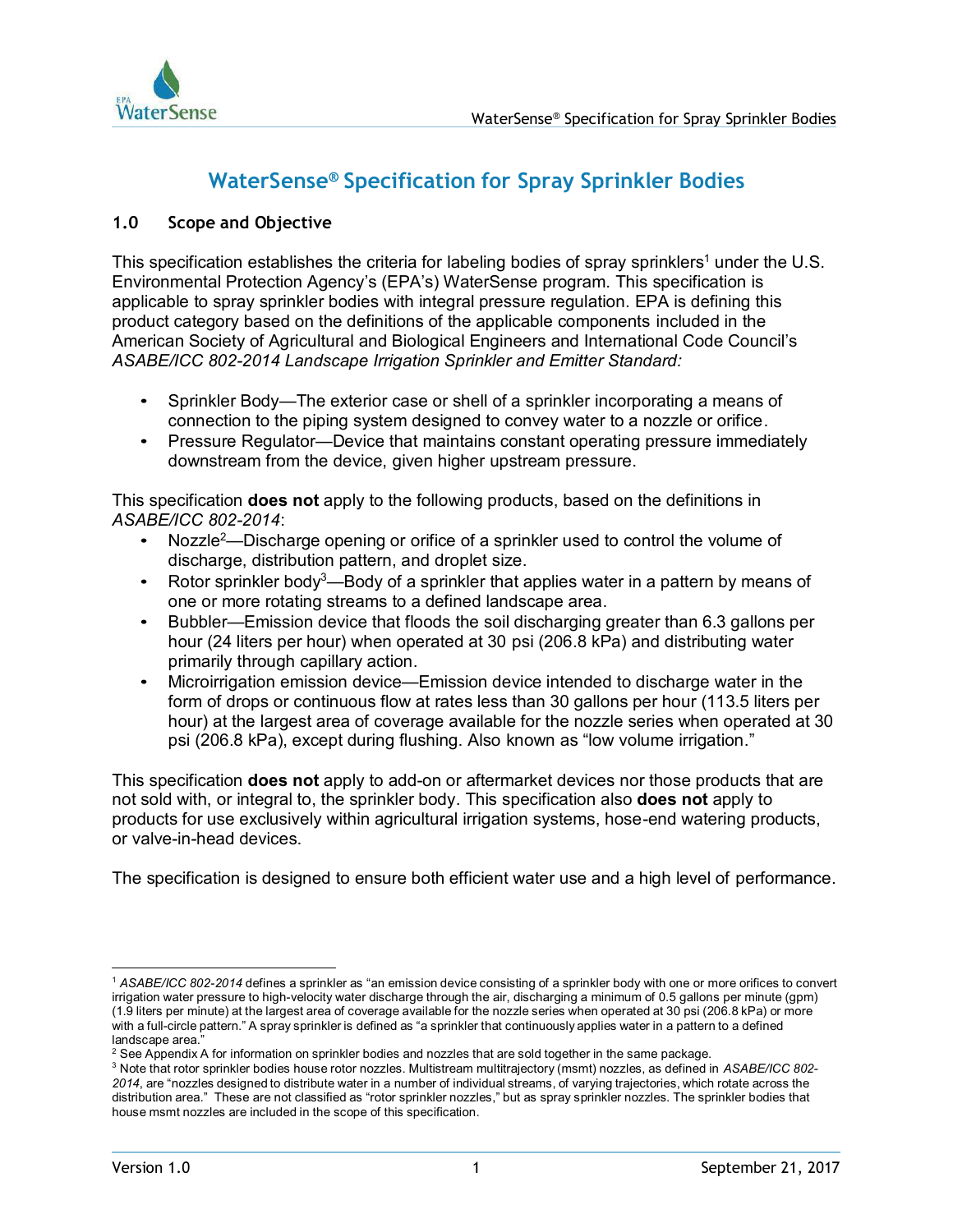

# **2.0 Water Efficiency and Performance Criteria**

- 2.1 Test Method—The sprinkler body's ability to provide pressure regulation and maintain consistent flow shall be tested on each of the selected samples in accordance with the methodology included in Appendix B and shall meet the following requirements:
	- 2.1.1 Maximum flow rate at any tested pressure level—The percent difference between the initial calibration flow rate (as described in Appendix B) and the maximum flow rate at any tested pressure level, averaged for the selected samples at the test pressure levels where the maximum flow rate occurred, shall not exceed +/- 12.0 percent.
	- 2.1.2 Average flow rate across all tested pressures—The percent difference between the initial calibration flow rate (as described in Appendix B) and the flow rate at each tested pressure level, averaged across all pressure levels and all selected samples, shall not exceed +/- 10.0 percent.
	- 2.1.3 Minimum outlet pressure—The average outlet pressure at the initial calibration point (as described in Appendix B) of the selected samples shall not be less than two-thirds (67 percent) of the regulation pressure.

#### **3.0 General Sprinkler Body Requirements**

3.1 The sprinkler body shall meet all criteria in Section 302 of *ASABE/ICC 802-2014*, Sprinkler and Bubbler Design Requirements.

#### **4.0 Product Marking Requirements**

- 4.1 The sprinkler body and packaging markings shall conform to all applicable sections of Section 304.1 of *ASABE/ICC 802-2014,* Sprinkler and Bubbler Product Marking, General*.*
- 4.2 The product and/or its associated packaging or documentation shall identify the regulation pressure and the maximum operating pressure at the inlet.

## **5.0 Effective Date**

This specification is effective on September 21, 2017.

## **6.0 Future Specification Revisions**

EPA reserves the right to revise this specification, should technological and/or market changes affect its usefulness to consumers, industry, or the environment. Revisions to the specification would be made following discussions with irrigation industry partners and other interested stakeholders.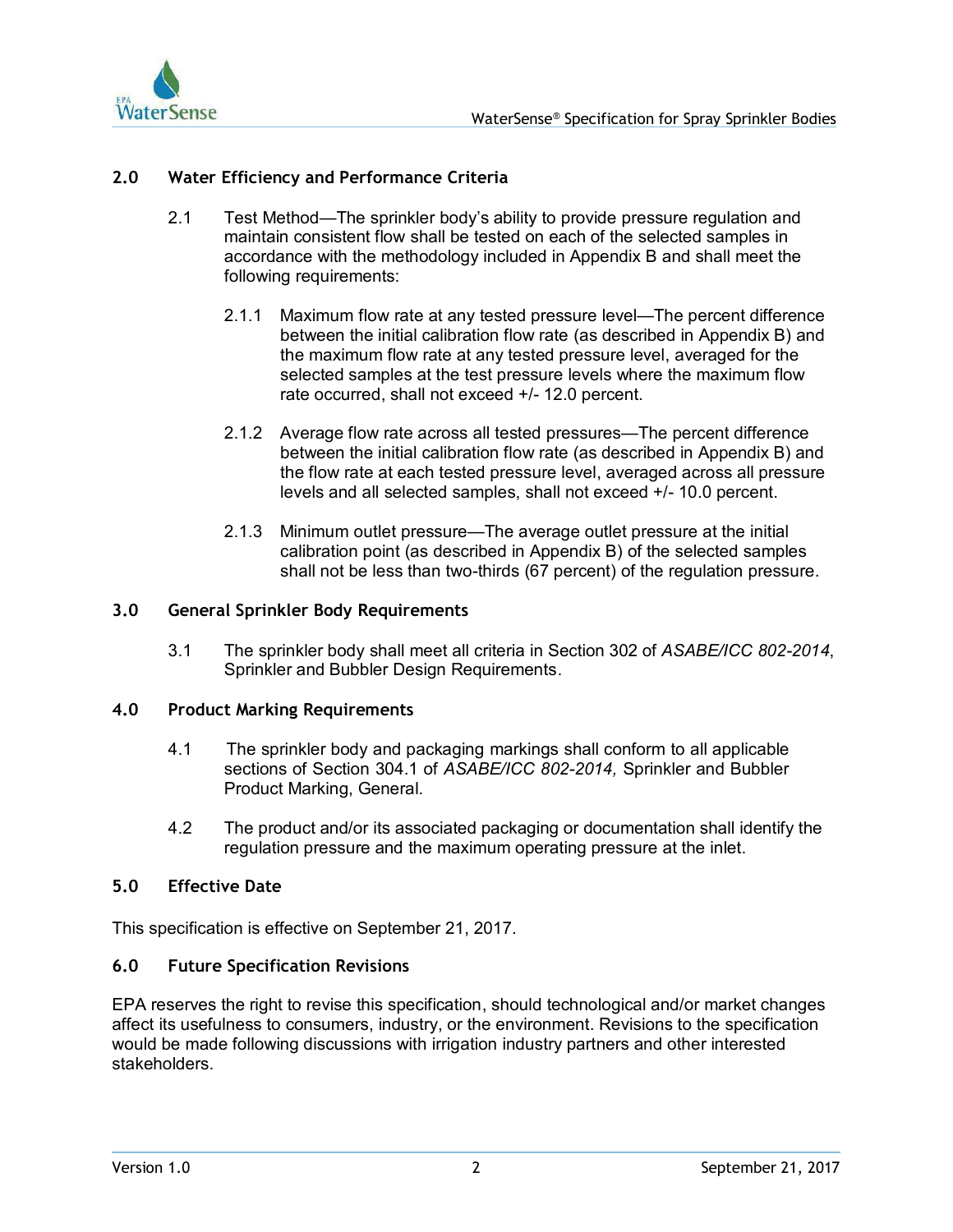

## **7.0 Definitions**

Definitions within *ASABE/ICC 802-2014 Landscape Irrigation Sprinkler and Emitter Standard* are included by reference.

Regulation Pressure: Outlet pressure the product aims to achieve regardless of higher inlet pressure, as stated by the manufacturer.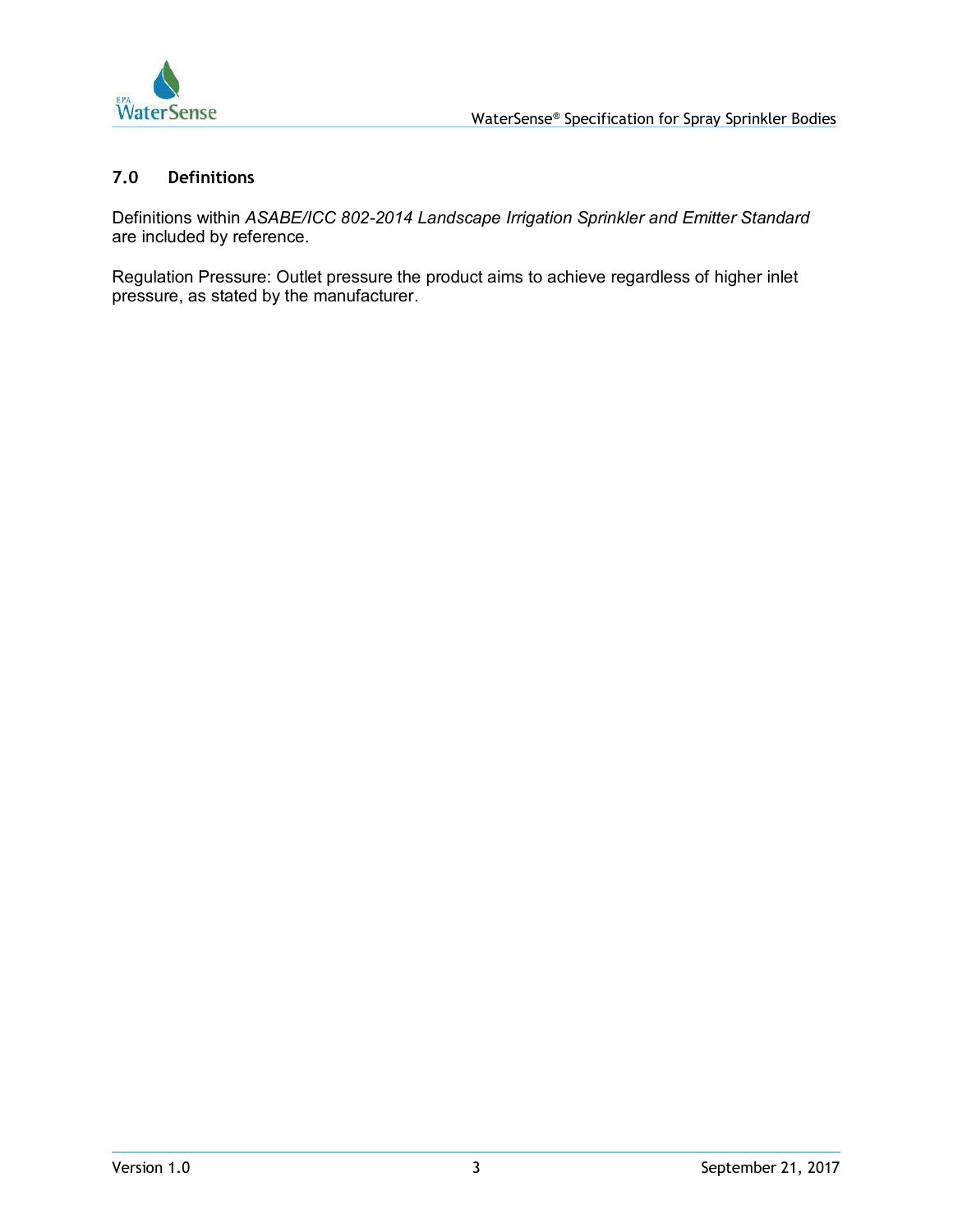

# **Appendix A: Informative Annex for WaterSense Labeling**

The following requirements must be met for spray sprinkler bodies to be marked with the WaterSense label.

# **1.0 Sprinkler Body and Nozzle Packaged Together**

In cases where a certified sprinkler body is packaged for sale with a nozzle or other components, the packaging must bear the WaterSense label. The packaging must clearly indicate which components within the package have been certified to bear the label and display their associated model number(s).

## **2.0 WaterSense Partnership**

The product's manufacturer must have a signed partnership agreement in place with EPA.

## **3.0 Conformity Assessment**

Conformance to this specification must be certified by a licensed certifying body accredited for this specification in accordance with the *WaterSense Product Certification System*.

## **4.0 WaterSense Label Use**

Per the *WaterSense Program Mark Guidelines*, manufacturers must include the WaterSense label on product packaging and in online and printed specification sheets. Manufacturers should display the WaterSense label in association with any labeled product on the organization's website.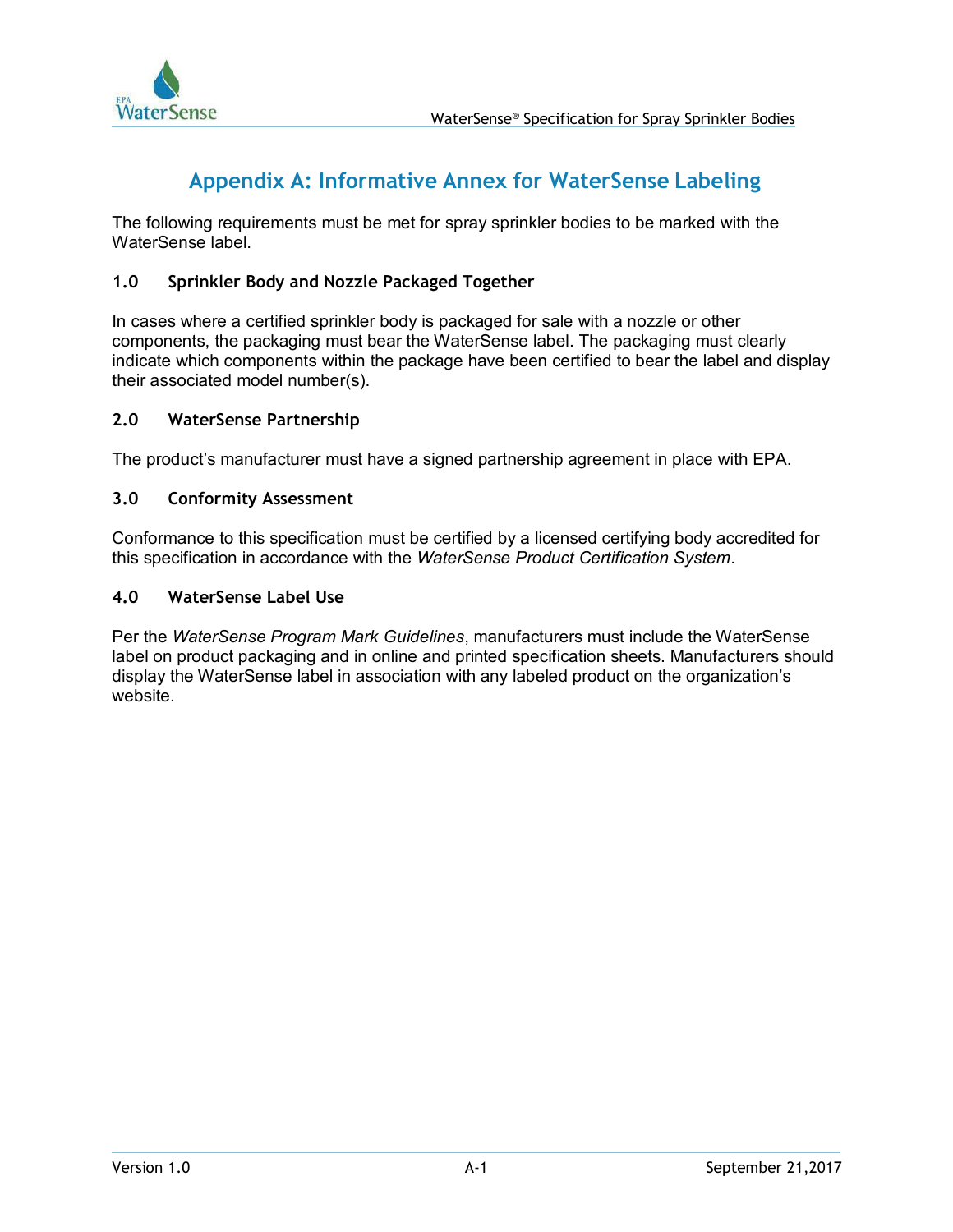

# **Appendix B: Spray Sprinkler Body Performance Test Method<sup>4</sup>**

# **Test Procedure**

- 1. Product Sampling and Selection
	- (a) Products shall be sampled and selected for testing in accordance with Section 303.1.1 of *ASABE/ICC 802-2014* (i.e., a minimum of five samples, selected at random from a lot of at least 25 units).
	- (b) Each selected test sample shall be tested in accordance with the methodology outlined in this Appendix.
- 2. Test conditions
	- (a) All tests shall be conducted at an ambient air temperature between 40°F and 120°F (3°C and 49°C) and the water supply temperature shall not exceed 78°F (25.5°C). The water supply shall be filtered in accordance with the specifications of the manufacturer.
	- (b) Test samples shall be stored at ambient laboratory conditions for a minimum of 12 hours prior to testing. Test samples shall be flushed prior to testing.
- 3. Performance Test
	- (a) Initial Calibration—The test sample shall be initially calibrated so that the flow is 1.5 +/- 0.1 gpm at the regulation pressure (as specified by the manufacturer), measured at the test sample inlet. The flow rate shall be controlled by a needle valve. Once the flow rate is established at the regulation pressure, there shall be no further adjustment of the needle valve for that test sample.
	- (b) The test sample shall be tested at four inlet pressure levels: 1) regulation pressure [the initial calibration point described in 3(a)]; 2) 10.0 psi above the regulation pressure; 3) 60.0 psi; and 4) 70.0 psi [or the maximum operating pressure, as specified by the manufacturer, whichever is greater].
		- i. Inlet pressure shall be measured at the inlet to the sprinkler body as shown in Figure 1.
		- ii. For all inlet pressure level test points, the inlet pressure shall be adjusted to within 1.0 psi of the specified test point (e.g., 40.0 psi, 60.0 psi, etc.) and stabilized. Stabilization is considered achieved when three consecutive pressure readings are within  $+/- 1.0$  psi of the specified test point.
		- iii. After testing the sample at each pressure level test point, the inlet pressure shall be reduced to 0.0 psi for at least 2 minutes prior to testing at the next pressure level test point.
	- (c) The outlet pressure of the test sample shall be measured and recorded only at the initial calibration point described in 3(a). Outlet pressure shall be measured downstream of the integral pressure regulation device as close as practical to the needle valve as shown in Figure 1. Outlet pressure shall be logged at no greater than 30-second intervals and the data collection duration shall be a minimum of 3 minutes, not to exceed 5 minutes.

<sup>4</sup> This test procedure is based on A*SABE/ICC 802-2014 Landscape Irrigation Sprinkler and Emitter Standard* with modifications and clarifications. WaterSense is working with ASABE/ICC to incorporate these modifications and clarifications into the standard.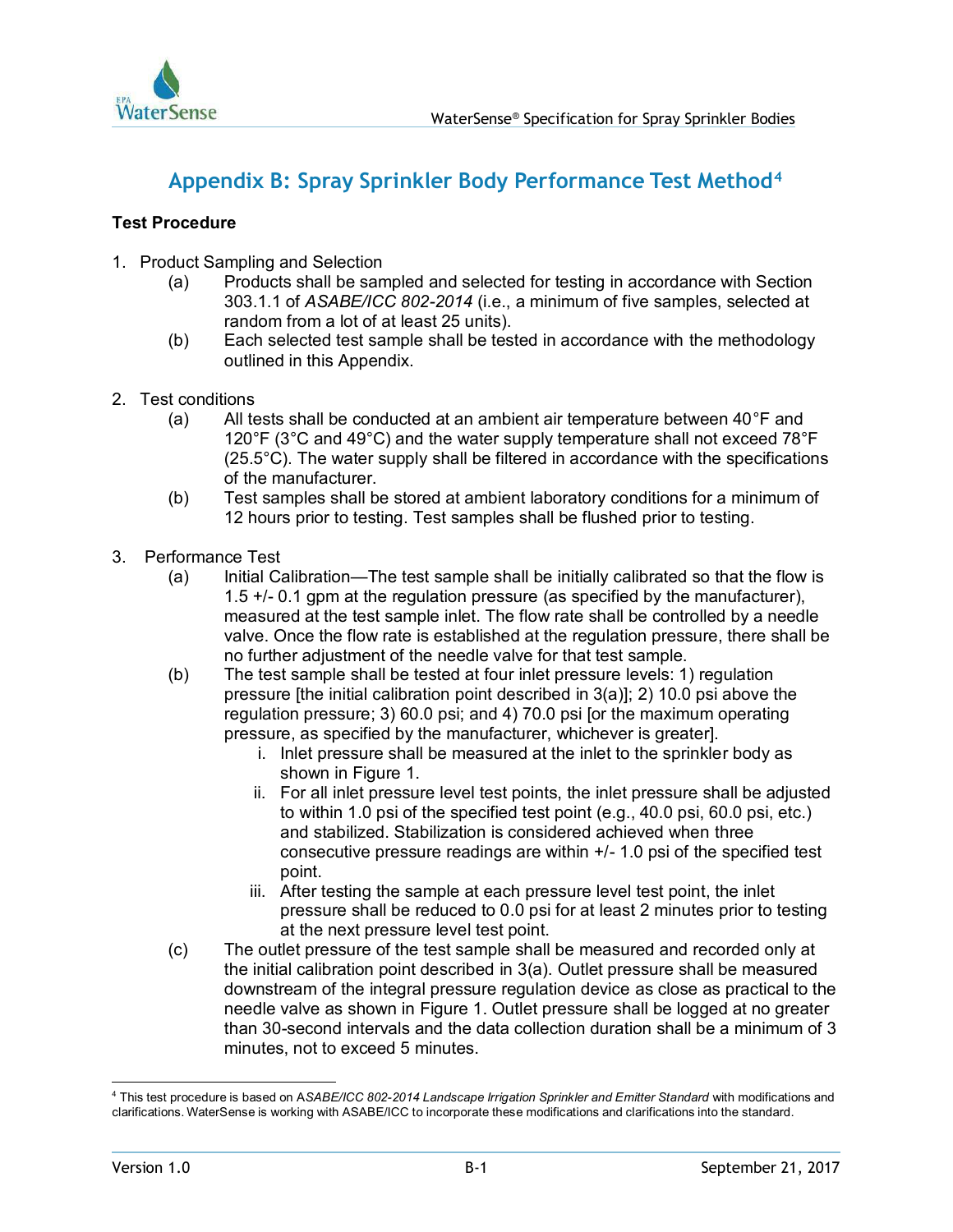

- (d) The inlet pressure shall be measured and recorded at each of the four pressure level test points, as described in 3(b). Inlet pressures shall be logged at no greater than 30-second intervals and the data collection duration at each test pressure shall be a minimum of 3 minutes, not to exceed 5 minutes.
- (e) Flow rate shall also be measured and recorded at each of the four pressure level test points. Flow rate shall be measured at no more than 30 second intervals and the test duration shall be a minimum of 3 minutes, not to exceed 5 minutes.
- (f) Data Recording and Rounding—For each pressure level test point, the average, minimum, maximum, and standard deviation shall be recorded for the inlet pressure, outlet pressure (only at initial calibration), and flow rate. The average values of the test samples shall be used in the calculations to determine the percent differences, as specified in Section 2.1 of the specification. For all calculations, all digits shall be carried through to the final step, where they shall be rounded to the nearest 0.1 psi and 0.05 gpm for comparison to the criteria established in Section 2.1.

# **Test Equipment and Setup**

- 1. Equipment
	- a. Two pressure transducers capable of measuring pressure from 0 to at least 145 psi with at least 0.1 psi resolution. Accuracy (including linearity, hysteresis, and repeatability) shall be within 0.3% full scale output.
	- b. Two pressure gauges that are 0-160 psi liquid filled with a  $\frac{1}{4}$ " MNPT bottom connection.
	- c. Flow meter capable of resolving at least 0.05 gpm (0.189 lpm) within a range of at least 1.5 to 15 gpm and accuracy of 100 percent +/- 1.5 percent for the range of flow measured.
	- d. Data logger capable of recording the pressure transducer and flow meter outputs.
	- e. Piping to allow necessary straight pipe runs for the flow measurement and necessary pressure taps.
	- f. Needle valve  $-\frac{1}{4}$ " NPT steel metering valve,  $\frac{1}{4}$ " FNPT, with a maximum flow range of 5 gpm, and maximum pressure of 5000 psi.
	- g. An adapter will need to be fabricated to connect the needle valve to the sprinkler stem. The adapter will connect the sprinkler stem threads to an NPT fitting suitable for attachment to the needle valve. The adapter shall be no less than 0.6-inch inner diameter and connections shall minimize flow disturbance. The manufacturer shall supply for testing a connection to their product's stem that allows connection to standard piping.
	- h. Test samples shall be supplied by straight, smooth piping that is free of fittings, except compliant pressure taps, for a minimum length of 20 times the inlet diameter of the sprinkler body test sample. Supply piping shall be  $\frac{1}{2}$ " nominal diameter schedule 40 polyvinyl chloride (PVC). All pressure taps shall comply with ASME Performance Test Code (PTC) 19.2.

The flow meter shall be conditioned in accordance with manufacturer instructions and shall be installed in accordance with ASME PTC 19.5.